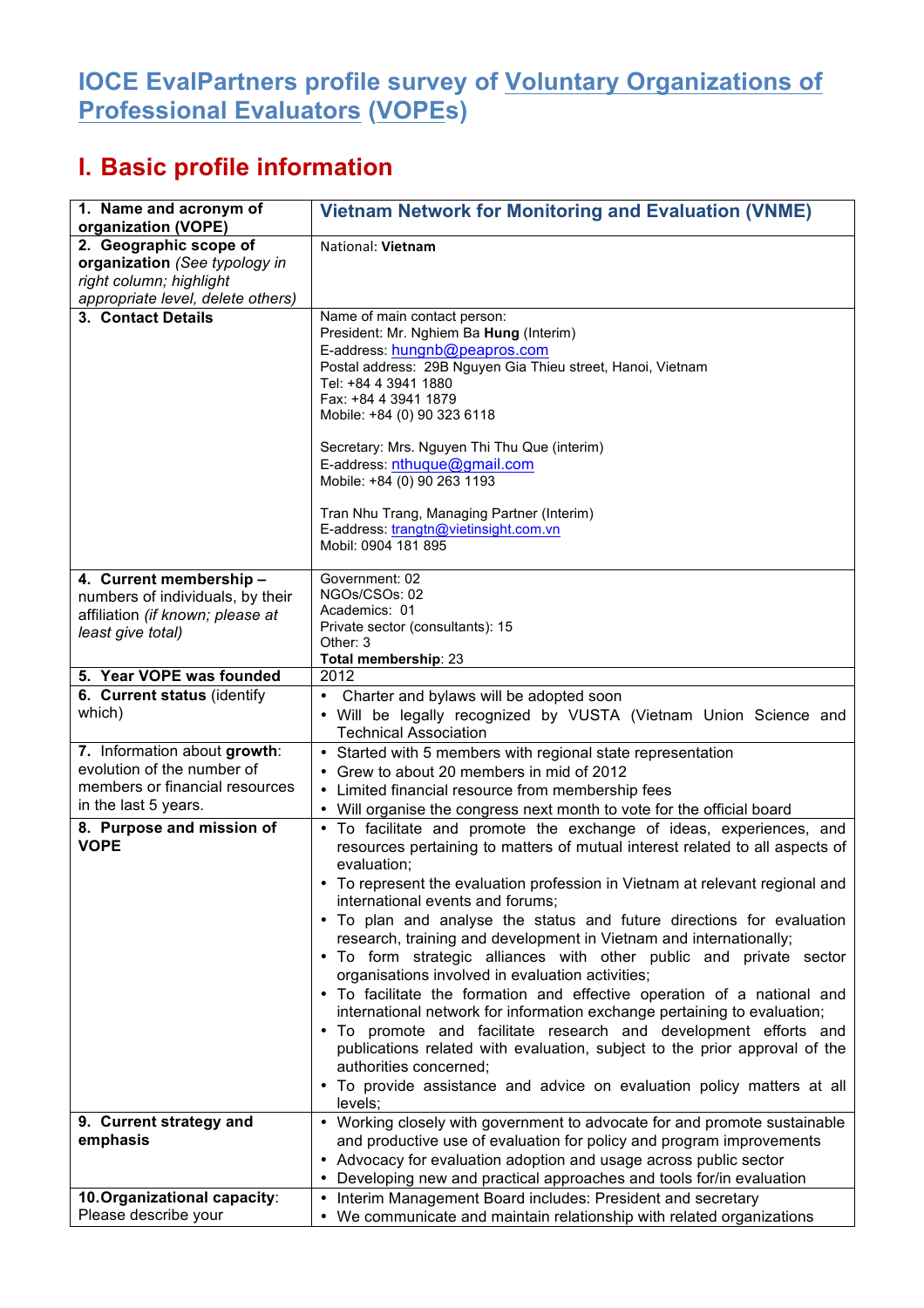| governance structure,<br>leadership, services provided,<br>finances, human resources,<br>linkages with other<br>organizations, etc. | such as the Stakeholders, Agencies, Donors                                         |
|-------------------------------------------------------------------------------------------------------------------------------------|------------------------------------------------------------------------------------|
| 11. Means of communication                                                                                                          | • Mailing list                                                                     |
| with members, e.g. newsletter,                                                                                                      | • Website (is creating)                                                            |
| listserv, publication, website                                                                                                      |                                                                                    |
|                                                                                                                                     | Internal news letters/bulletins                                                    |
|                                                                                                                                     |                                                                                    |
| 12. Past events (e.g. during                                                                                                        | • Member meeting                                                                   |
| past year)                                                                                                                          | Group discussion                                                                   |
|                                                                                                                                     | • Participation in 5 <sup>th</sup> MES International Evaluation Conference: Kuala  |
|                                                                                                                                     | Lumpur 10-14 Sept. 2012                                                            |
|                                                                                                                                     |                                                                                    |
| 13. Forthcoming key events/                                                                                                         | • 1 <sup>st</sup> Congress to vote the official Management Board in End of October |
| conferences - dates, location                                                                                                       | 2012                                                                               |
| 14. Name and e-address of                                                                                                           | Nguyen Thi Thu Que (Mrs)- Secretary (Interim)                                      |
| person submitting this                                                                                                              | nthuque@gmail.com                                                                  |
| information                                                                                                                         |                                                                                    |
| 15. Date of this update                                                                                                             | 18 September, 2012                                                                 |
|                                                                                                                                     |                                                                                    |

## **II.Experience with Evaluation Capacity Building<sup>1</sup>**

| 1. Background: Please provide<br>a brief history of the formation of<br>this organization (VOPE).<br>1.1 Who were/are the key<br>players?<br>1.2 How many members do you<br>have on your governing board/<br>committee?<br>1.3 What are the main existing<br>strengths that your VOPE is<br>trying to capitalize on?<br>1.4 What are the main<br>challenges that your VOPE is<br>trying to address? | • Idea first mooted in 2009 arising from ongoing initiative on evaluation<br>through the government system.<br>• Formed interim committee in 2009 with most of members were from<br>Government offices<br>• Ran first TOT course funded by JICA in 2010<br>• Conducted some meetings with representatives of JICA, MPI,<br>International Consultants<br>• Currently 23 members according to the Draft of Constitution<br>• Willingness of government to adopt and implement new approaches and<br>ideas within public sector                                                                                          |
|-----------------------------------------------------------------------------------------------------------------------------------------------------------------------------------------------------------------------------------------------------------------------------------------------------------------------------------------------------------------------------------------------------|-----------------------------------------------------------------------------------------------------------------------------------------------------------------------------------------------------------------------------------------------------------------------------------------------------------------------------------------------------------------------------------------------------------------------------------------------------------------------------------------------------------------------------------------------------------------------------------------------------------------------|
| 2. Organizational motivation:<br>What were/are the driving forces<br>of the VOPE and its historical<br>development?                                                                                                                                                                                                                                                                                 | • Strong drive and commitment of the pioneer members with the support of<br>a few selected individuals.                                                                                                                                                                                                                                                                                                                                                                                                                                                                                                               |
| 3. Evaluation Capacity<br><b>Building: What has your VOPE</b><br>done to promote evaluation<br>(M&E) capacity?                                                                                                                                                                                                                                                                                      | Major influence on evaluation across government<br>$\bullet$<br>• Ran Final Evaluation for projects/ programs to advocate to the<br>Government<br>• Carried out numerous of trainings and other technical supports for the<br>project staffs                                                                                                                                                                                                                                                                                                                                                                          |
| 4. Context/ target entities:<br>More specifically, who are the<br>persons or institutions your<br>organization seeks to influence<br>(to strengthen evaluation<br>capacity)? For example:<br>4.1 Technical capacities to<br>supply quality evaluations,<br>partnering with experts, local<br>universities or others to<br>provide training for<br>members, etc.;<br>4.2 Strengthening VOPE          | • We seek to and have been successful in convincing the country's<br>leadership to adopt and implement the IRBM system and through that the<br>M&E.<br>• Complete the final constitution and vote for official management board<br>• Carried out evaluations of public programs and ODA projects as well as<br>NGO' projects/ programs as examples and pilot exercises to advocate to<br>the Government<br>• Worked closely with some donors and agencies to help build evaluation<br>capacity.<br>• Step by step to work with Government agencies and stakeholders to<br>provide the capacity building on Evaluation |

The addition to brief responses to these questions, if you have documentation that already describes what your<br>The addition to brief responses to these questions, if you have documentation that already describes what your VOPE is doing related to these issues, we invite you to submit those documents.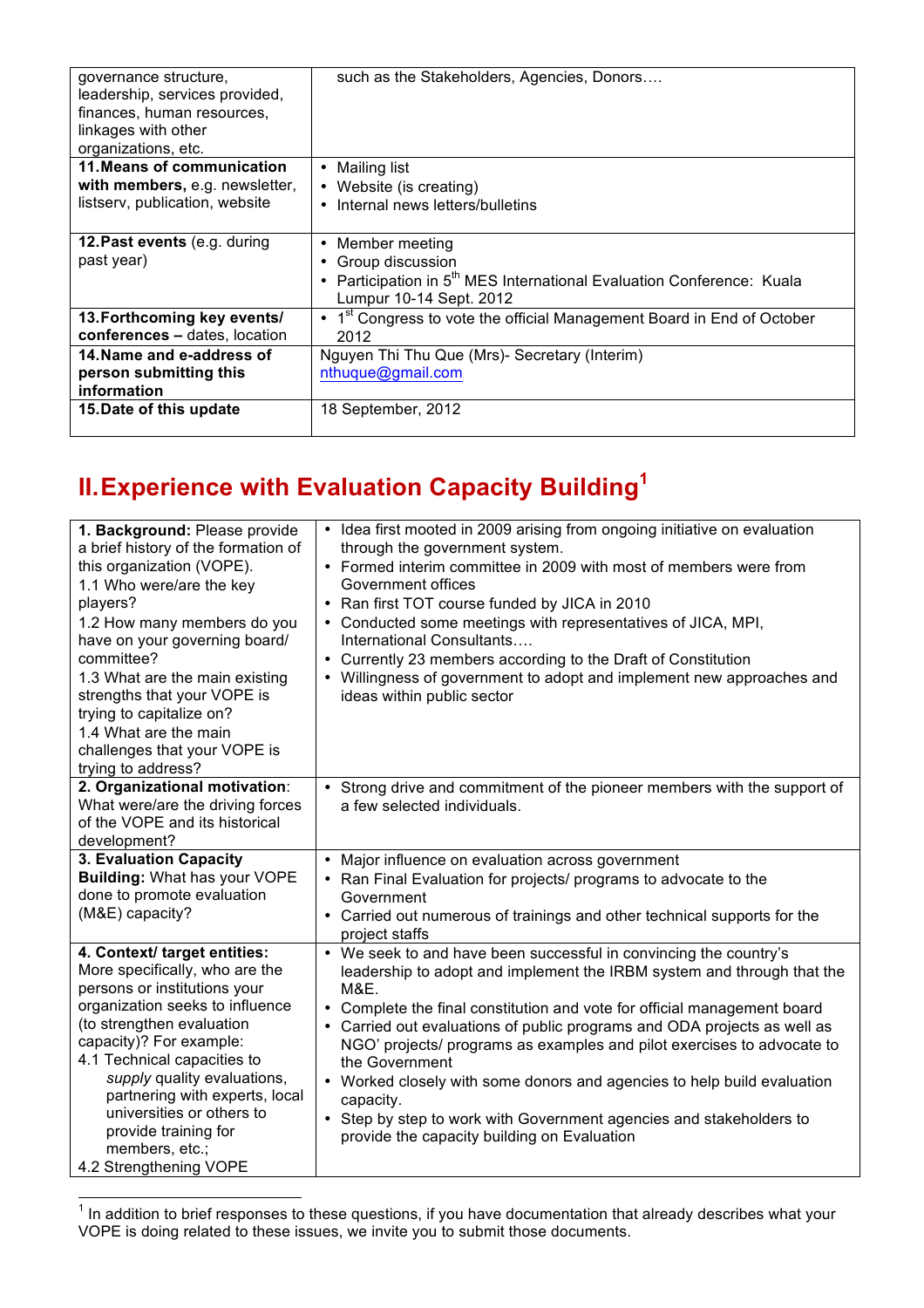| organizational capacity itself;                                 |                                                                                              |
|-----------------------------------------------------------------|----------------------------------------------------------------------------------------------|
| 4.3 Enhancing the enabling                                      |                                                                                              |
| environment for evaluation,                                     |                                                                                              |
| including strengthening the                                     |                                                                                              |
| demand for and use of                                           |                                                                                              |
| evaluations by policy                                           |                                                                                              |
| makers;                                                         |                                                                                              |
| 4.4 Supporting and advice on                                    |                                                                                              |
| governmental policies                                           |                                                                                              |
| related to evaluation,                                          |                                                                                              |
| evaluation designs and                                          |                                                                                              |
| implementation of M&E                                           |                                                                                              |
| systems, etc.                                                   |                                                                                              |
| 5. Public accountability: Is your                               | • We are quite new association and try to influence the Government to                        |
| VOPE helping to strengthen                                      | strengthen oversight and transparency                                                        |
| oversight and transparency of                                   |                                                                                              |
| government programs? If so, in                                  |                                                                                              |
| what ways? Can you share any                                    |                                                                                              |
| success stories of evaluators or                                |                                                                                              |
| others promoting public                                         |                                                                                              |
| accountability?                                                 |                                                                                              |
| 6. More specifically, what are                                  | $\bullet$                                                                                    |
| some of the key themes for                                      |                                                                                              |
| which you advocate? For                                         |                                                                                              |
| example, are you promoting                                      |                                                                                              |
| issues related to cultural                                      |                                                                                              |
| sensitivity, equity, social justice,                            |                                                                                              |
| empowerment, transformation,                                    |                                                                                              |
| gender, environment, poverty? If                                |                                                                                              |
| so, please describe or attach                                   |                                                                                              |
| relevant documents.                                             |                                                                                              |
| 7. Methods: Experiences in                                      | The representatives of interim- management board joined the MES<br>$\bullet$                 |
| strengthening skills of individual                              | conference in Kuala Lumpur from 10 <sup>th</sup> to 14 <sup>th</sup> September 2012 to share |
| members, by (for example):                                      | information, exchange experiences and build the network in region;                           |
| organizing workshops led by                                     | • Organizing group meeting to discuss about the constitution and workplan                    |
| local experts;                                                  | as well as action plan for the VNME                                                          |
| organizing webinars with                                        | Designing the website to share information and experiences among                             |
| international speakers;                                         | members                                                                                      |
| designing and delivering e-                                     | • Coordination with Government Officials to build the relationship between                   |
| learning programmes;                                            | <b>VNME</b> and Government                                                                   |
| administering mentoring                                         | • Building the relationship with other M&E Association among region                          |
| programmes; etc.                                                |                                                                                              |
| 8. Standards: Has your VOPE                                     | • We are now at the starting point to develop the constitution with standard                 |
| developed professional                                          | guideline and mandate                                                                        |
| standards/ ethical codes/                                       |                                                                                              |
| competencies (or adheres to                                     |                                                                                              |
| those developed by others)? If                                  |                                                                                              |
| so, please provide                                              |                                                                                              |
| documentation.                                                  |                                                                                              |
| 9. Job opportunities: Do you                                    | Yes. When we get offers of projects, we do circulate it to our members<br>٠                  |
| share employment/ consultancy                                   | for information                                                                              |
| opportunities with evaluators on                                |                                                                                              |
| your database?                                                  |                                                                                              |
| 10. Progress and results: What                                  | Members of VNME are working now as individual consultants, member of<br>$\bullet$            |
| progress has been achieved so                                   | companies or from Government office, the time to participate to VNME is                      |
| far in any of the above or other                                | limited                                                                                      |
| domains? What are expected                                      | • The fees contribute to become the member of VNME are difficult                             |
| and unexpected results                                          |                                                                                              |
| achieved?                                                       |                                                                                              |
| 11. Lessons learned:                                            | $\bullet$                                                                                    |
| Recommendations/ tips to others                                 |                                                                                              |
| for good practices on how to<br>organize and sustain VOPEs like |                                                                                              |
|                                                                 |                                                                                              |
| yours.                                                          |                                                                                              |